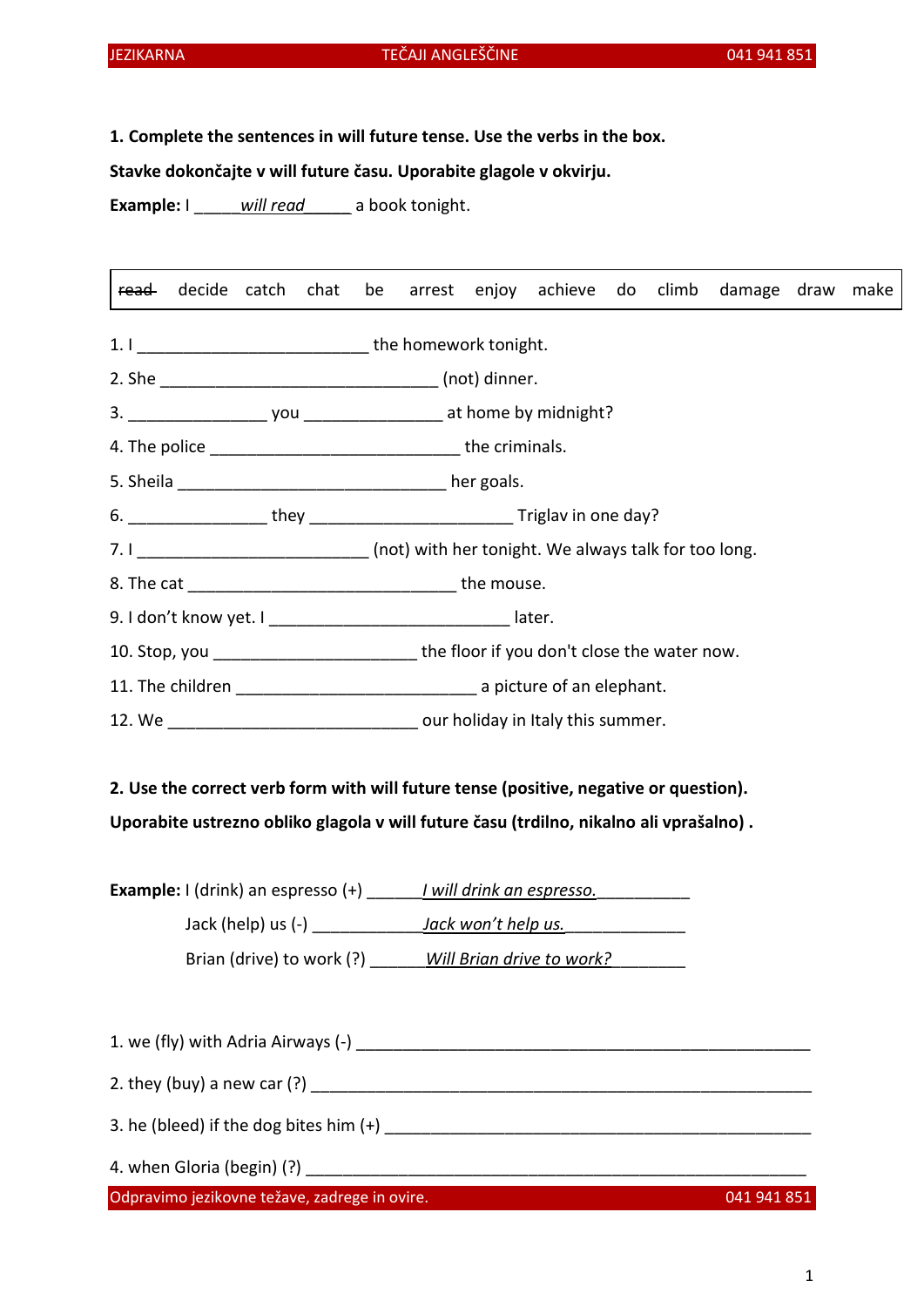### 3. Finish the sentences in will future tense. Stavke dokončajte v will future času.

Example: If the weather is nice, we will go out \_\_\_\_\_\_\_\_\_\_\_\_\_\_\_\_\_\_\_\_\_\_\_\_\_\_\_\_\_\_\_\_\_

1. If you don't do your homework, we \_\_\_\_\_\_\_\_\_\_\_\_\_\_\_\_\_\_\_\_\_\_\_\_\_\_ your mother. (tell)

2. If he isn't here on time, he \_\_\_\_\_\_\_\_\_\_\_\_\_\_\_\_\_\_\_\_\_\_\_\_\_\_\_\_\_\_\_\_\_\_\_\_\_ the present. (not get)

3. What \_\_\_\_\_\_\_\_\_\_\_\_\_\_ they \_\_\_\_\_\_\_\_\_\_\_\_\_\_\_\_\_ (do) if they get lost?

4. If the police come, she **and the set of the set of through the door.** (not escape)

5. If we all study very hard, everybody \_\_\_\_\_\_\_\_\_\_\_\_\_\_\_\_\_\_\_\_\_\_\_\_\_\_\_\_\_\_\_\_\_ the exam. (pass)

6. If they get home on time, they \_\_\_\_\_\_\_\_\_\_\_\_\_\_\_\_\_\_\_\_\_\_\_\_\_\_\_\_\_\_\_\_\_\_ the film. (watch)

7. If you call me, I \_\_\_\_\_\_\_\_\_\_\_\_\_\_\_\_\_\_\_\_\_\_\_\_\_\_\_\_\_\_\_\_\_ you with the maths exercises. (help)

8. If Ben passes the ball to Sarah, she \_\_\_\_\_\_\_\_\_\_\_\_\_\_\_\_\_\_\_\_\_\_\_\_\_\_\_\_\_\_ it into the goal. (kick)

9. If you keep being lazy, you \_\_\_\_\_\_\_\_\_\_\_\_\_\_\_\_\_\_\_\_\_\_\_\_\_\_\_\_ enough money to live on. (not make)

10. If she marries Jack, she \_\_\_\_\_\_\_\_\_\_\_\_\_\_\_\_\_\_\_\_\_\_\_\_\_\_\_\_\_\_\_\_ very happy. (not be)

11. If the car breaks down, I can be a state of the mechanic. (take)

12. If the dog bites you, we **we are a set of the dog bites** you, we

13. If she doesn't stop being late, she \_\_\_\_\_\_\_\_\_\_\_\_\_\_\_\_\_\_\_\_\_\_\_\_\_\_\_\_\_\_\_\_\_\_\_\_\_ her job. (lose)

14. If I eat too much, I \_\_\_\_\_\_\_\_\_\_\_\_\_\_\_\_\_\_\_\_\_\_\_\_\_\_\_\_ sick. (feel)

Odpravimo jezikovne težave, zadrege in ovire. 041 941 851